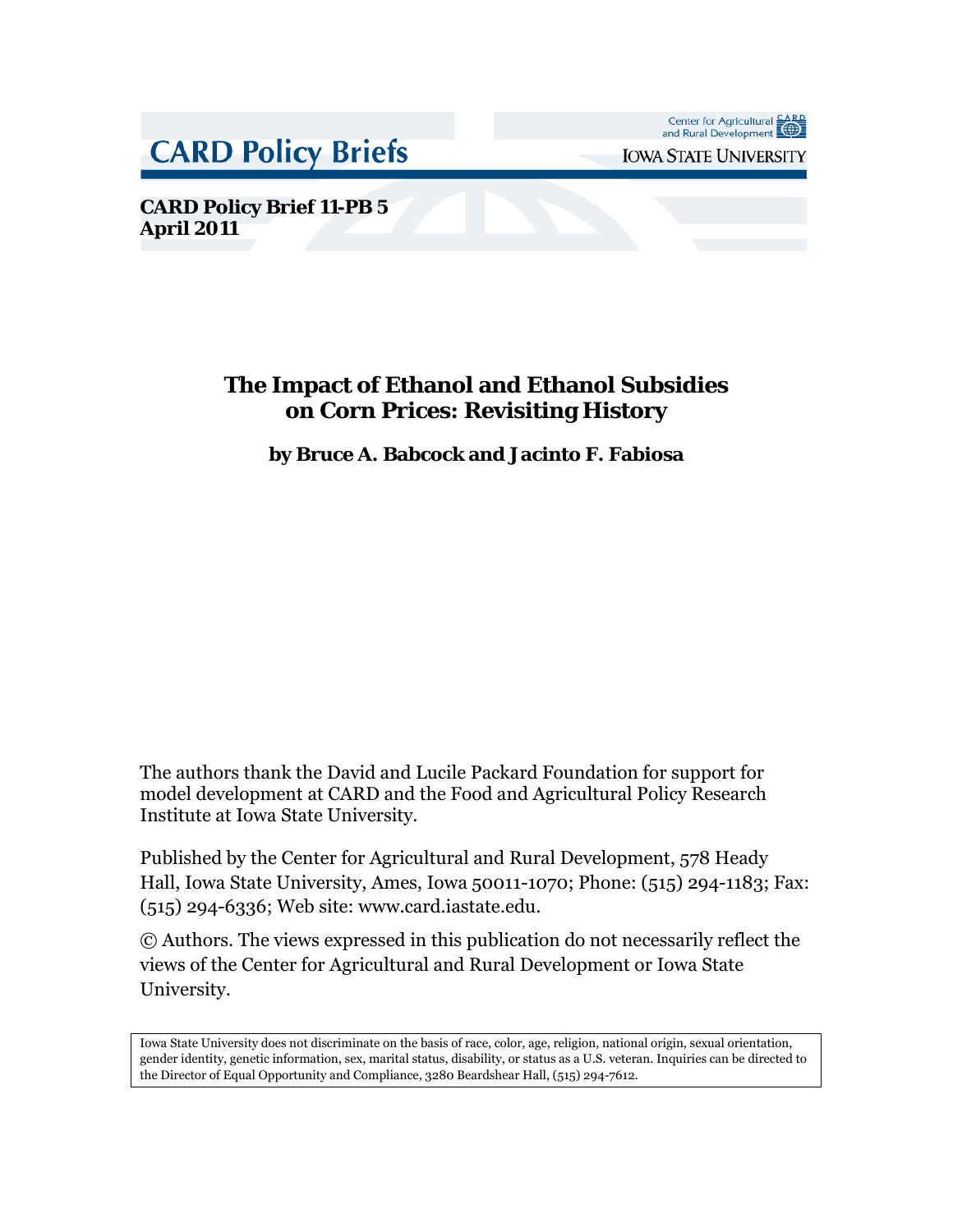#### **Executive Summary**

The rapid rise in corn prices that began in the fall of 2006 coincided with exponential growth in U.S. corn ethanol production. At about the same time, new ethanol consumption mandates were added to existing ethanol import tariffs and price subsidies. This troika of subsidies leads critics to view the ethanol industry as being beholden to subsidies, which then leads to the conclusion that ethanol subsidies lead to high corn prices. But droughts, floods, a severe U.S. recession, and two general commodity price surges have also occurred since 2006. It simply is wrong to assume that none of these factors has influenced corn prices.

While we cannot rerun history to see what corn prices would be like today without ethanol subsidies, we can rewrite history in a computer model to estimate what impact subsidies have had on market prices. The model would first need to be calibrated so that its solution re-creates what actually happened in agricultural markets. Then it would need to be rerun after government incentives to produce and consume corn ethanol are removed from the model's equations. The resulting prices can then be compared to the historical record to estimate the market impacts of ethanol subsidies. This is exactly what we did for the 2005 to 2009 corn marketing years using the same model of the agricultural sector that CARD research staff used for the Environmental Protection Agency to estimate land-use changes from biofuels. To further isolate the effects of ethanol on commodity prices, we also ran a scenario in which we froze ethanol production at 2004 levels.

A number of issues were clarified through this exercise. First, the general pattern of corn prices that we saw in the historical period—increasing prices in in 2006 and 2007, a price spike in 2008, followed by a sharp price decline in 2009—would have occurred without ethanol subsidies or even if corn ethanol production had not expanded. Second, investor fervor for corn ethanol in 2005, 2006, and 2007 would have occurred even without subsidies because a combination of cheap corn, a phase-out of MTBE, and higher crude oil prices made ethanol profitable. Thus, ethanol production would have expanded quite rapidly even without subsidies.

Using the 2004 corn price of \$2.06 per bushel as a reference, actual corn prices increased by an average of \$1.65 per bushel from 2006 to 2009. Only 14 cents (8%) of this increase was due to ethanol subsidies. Another 45 cents of the increase was due to market-based expansion of the corn ethanol industry. Together, expansion of corn ethanol from subsidies and market forces accounted for 36% of the average increase that we saw in corn prices from 2006 to 2009. All other market factors accounted for 64% of the corn price increase.

**Keywords:** corn ethanol, corn prices, ethanol subsidies.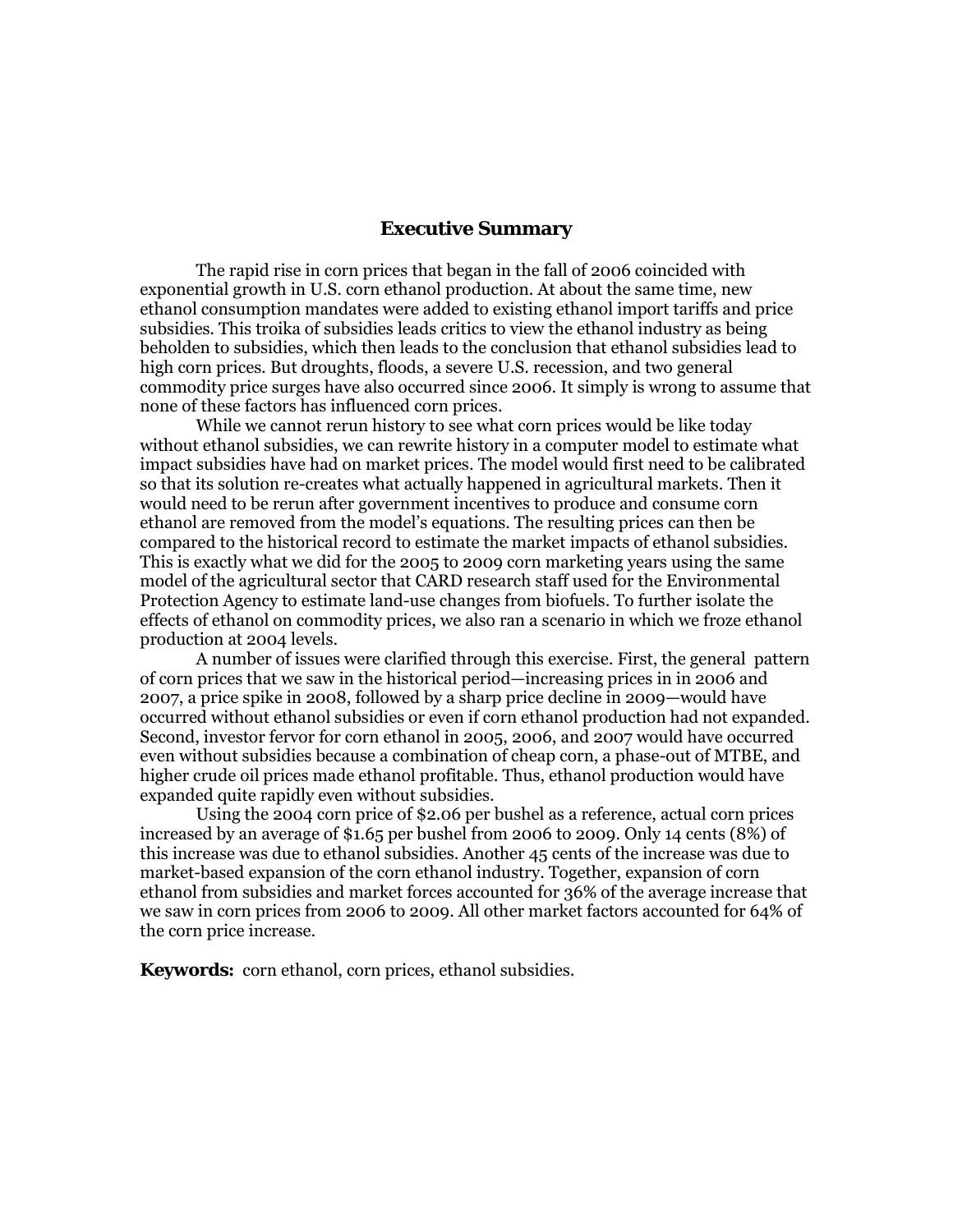# **The Impact of Ethanol and Ethanol Subsidies on Corn Prices: Revisiting History**

## **By Bruce A. Babcock and Jacinto F. Fabiosa**

How much does corn ethanol affect food prices? This question never seems to be satisfactorily answered. Opponents of ethanol often argue that the ethanol industry only exists because it is subsidized, that its existence increases the price of corn, and that food prices are higher because corn is an important food ingredient and livestock feed. Ethanol supporters argue that higher corn prices have a small impact on food prices because the value of corn makes up such a small share of the final consumer food dollar. Some dispute the link between ethanol production and corn prices when they argue that the production of ethanol also produces distillers grains—a valuable livestock feed—and that U.S. farmers have been able to keep up with increased corn demand by increasing yields and planting more acres of corn.

It is disingenuous to argue that there is no link between ethanol production and corn prices. And there is a direct link between higher corn prices and food costs because higher corn prices translate directly into higher feed costs, which eventually translate into higher prices for meat, eggs, and dairy products. However, the extent to which higher corn prices are caused by ethanol subsidies is difficult to calculate. In stressing the importance of the blender tax credit in keeping the demand for ethanol (hence corn) strong, the Renewable Fuels Association—one of the important lobbyists for the corn ethanol industry—gives credence to the arguments of its opponents who link ethanol to higher food prices. But the demand for ethanol has also been buttressed by blending mandates, high oil prices, and the phase-out of MTBE, a source of oxygenate for gasoline made from petroleum. Furthermore, the price of corn is not solely determined by ethanol. The demand and supply for feed in the United States and abroad also determine corn prices. Feed demand depends on population and income levels. Feed supply depends on weather in important growing areas of the world. Thus all of these factors need to be taken into account in determining the impact of ethanol and ethanol subsidies on corn prices.

## **Estimating Corn Prices Without Ethanol**

One method for estimating the impacts of ethanol on corn prices is to "backcast" corn prices using an economic model of the agricultural sector. A backcast is an estimate of what would have happened in the past had some historical event happened differently. Many studies include projections of the impact of expanded ethanol on future corn prices. The authors of these studies typically estimate impacts by first using an economic model to project the demand and supply of corn under a baseline set of conditions. Supply and demand for corn are then projected using the same model and set of conditions except that the demand for corn ethanol is increased. The price projections are then compared to estimate the change in corn prices from expanded ethanol production.

The same basic procedure can be used to estimate the impact of ethanol on historical corn prices. First, the economic model is carefully calibrated so that all the crop supply and demand equations replicate the actual observed prices and production levels. To this end, all relevant supply and demand curves are shifted until their intersection occurs at the observed prices and quantities for a historical period, which is a simple procedure. For example, the average U.S. price of corn in 2008 was \$4.06 per bushel. Planted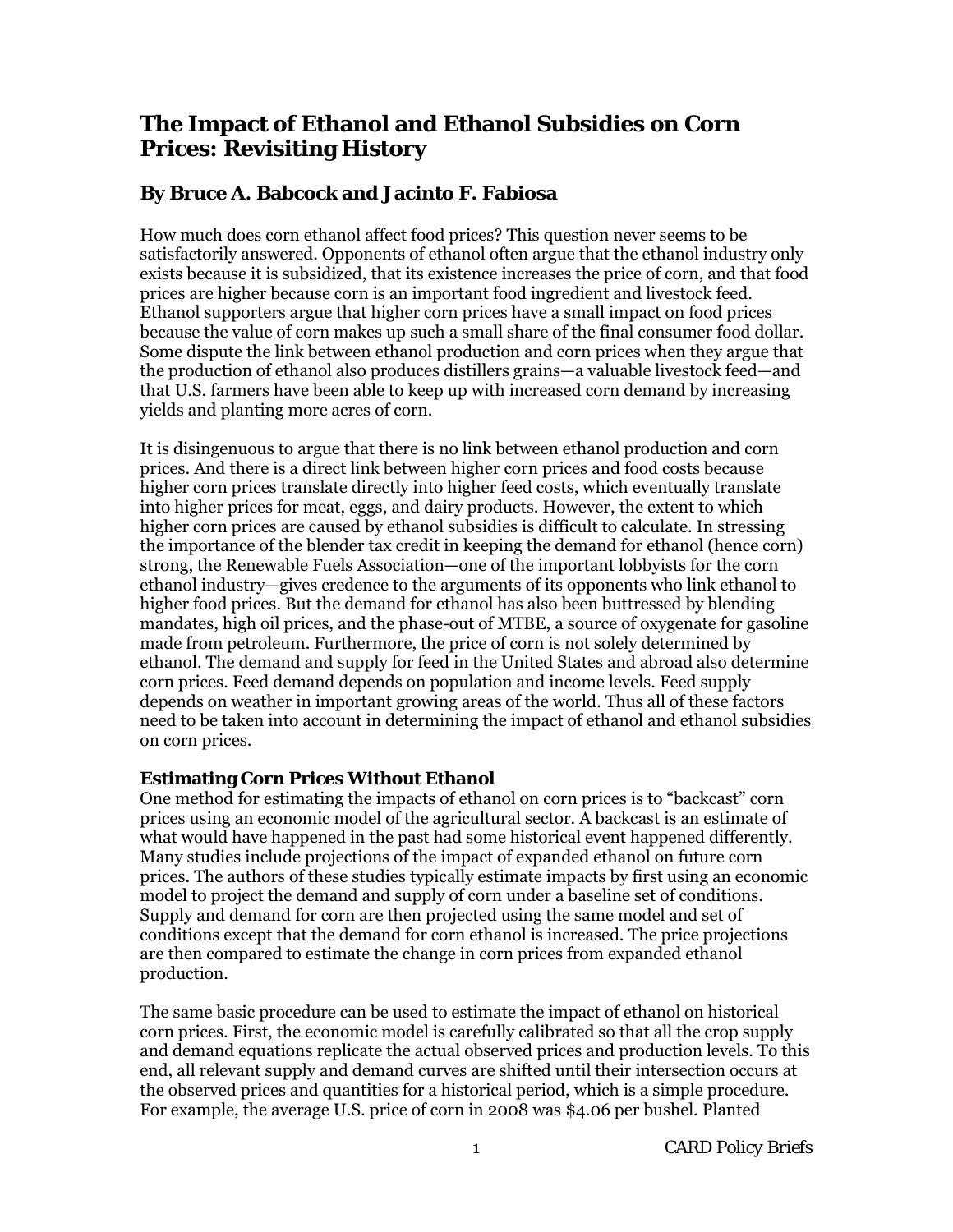acreage was 86 million acres and yield was 153.9 bushels per acre. Feed use was 5.182 billion bushels, exports were 1.849 billion bushels, and ending stocks were 1.673 billion bushels. These data reveal the level of demand for U.S. corn, corn yields, and the desire and ability of U.S. farmers to plant corn in 2008 relative to alternative crops. These data also reveal the net effect on U.S. corn demand from supply decisions of all other farmers in the world and the impacts of weather on crop supply in all parts of the world.

After this calibration is accomplished for all crops and all years in the backcasting period, it becomes a straightforward exercise to answer interesting "what if" questions. Insight into how ethanol production and ethanol subsidies affect corn prices can be obtained by answering the following two questions:

- 1. What would corn and other crop prices have been from 2005 to 2009 if the blender tax credit for ethanol had been abolished at the end of 2004 and if ethanol mandates had never been adopted?
- 2. What would corn and other crop prices have been from 2005 to 2009 if Congress had capped ethanol production at 2004 levels from 2005 to 2009?

The answer to the first question provides insight into what proportion of ethanol production was caused by mandates and tax credits rather than other economic factors. The answer to the second question provides insight into the role that all other economic factors played in determining corn prices.

The answers to these questions are sensitive to the choice of model used to conduct the study. Different models contain different assumptions about, for example, how farmers choose which crops to plant and the sensitivity of crop demand to changes in price. The model that we use to answer these questions is the same basic model that CARD researchers used to support the Environmental Protection Agency's finding that corn ethanol and biodiesel meet the greenhouse gas targets under the current Renewable Fuel Standard. The model is a detailed model of the U.S. agricultural sector that is linked to commodity-specific models of supply and demand for all important importing and exporting countries.

### **Actual History**

Historical corn prices and U.S. ethanol production are shown in Figure 1. The sharp increase in corn prices beginning with the 2006 crop is clear. This increase roughly coincides with the dramatic increase in ethanol production that began the same year. What seems to have happened in the fall of 2006 is that it became evident that the pace of construction of corn ethanol plants had exploded. As a result, traders increased their projections of future corn demand, so naturally the price of corn increased. But that is not all that happened in 2006. Corn yields and planted acreage in 2006 were lower than expected, which also put upward pressure on corn prices. In addition, world wheat supplies were lower in 2006 because of drought in Australia and hot weather in the European Union. These other factors need to be accounted for because, as can be seen from a close examination of Figure 1, there is not a perfect correspondence of corn prices and ethanol production. For example, corn prices in 2004 and 2005 were below 2003 levels despite higher ethanol production. The bumper crop in 2004 is largely responsible for the lower corn prices, which demonstrates the need to account for weather when determining what corn prices would have been in the past.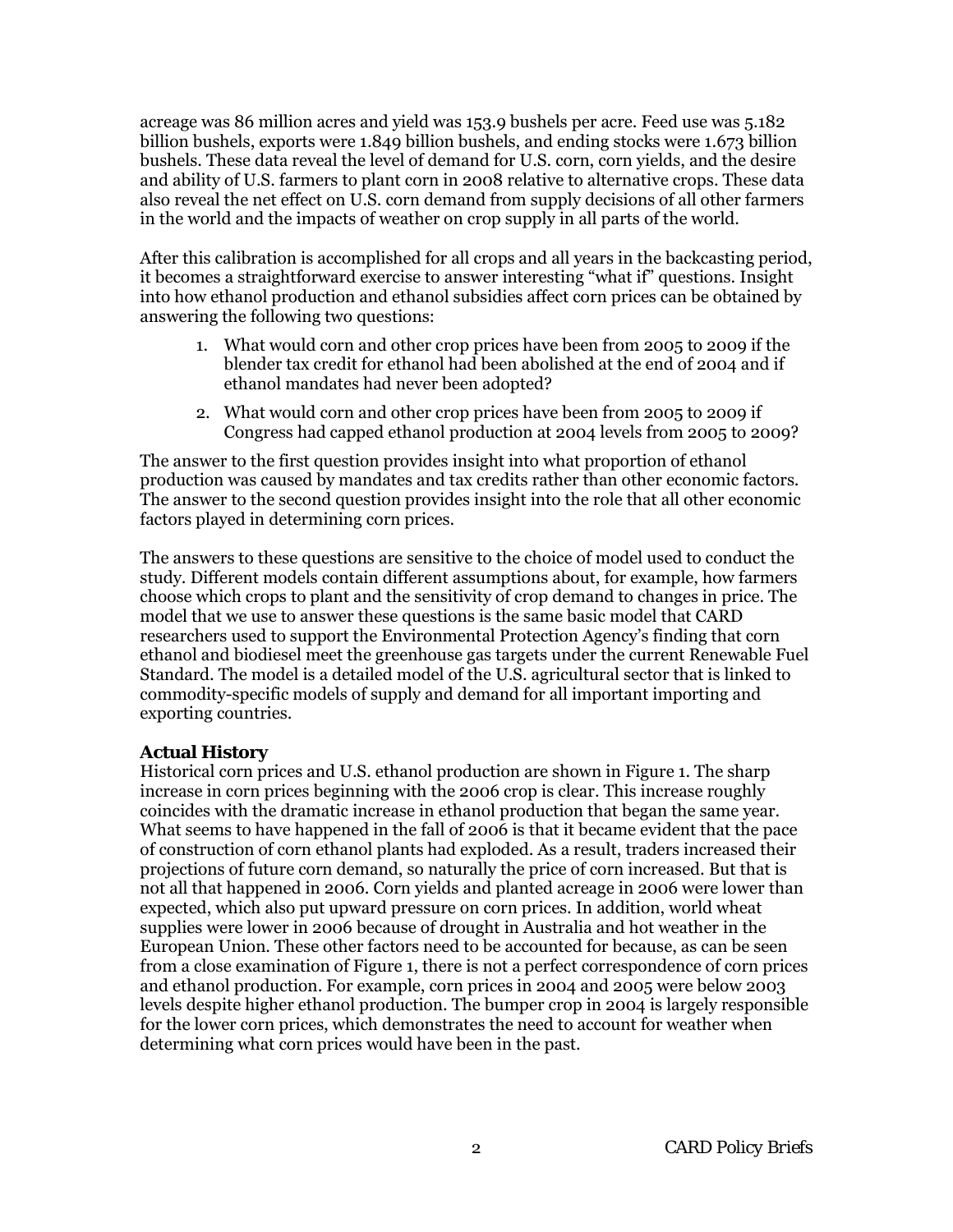

**Figure 1. Corn prices and ethanol production from 2001 to 2009 (marketing year basis)**

The investor fervor for ethanol that greatly expanded the U.S. capacity to produce ethanol was driven, at least in part, by tremendous returns to ethanol production before 2008. These returns are shown in Figure 2. After paying for corn, natural gas, labor, yeast and all other variable costs of production, ethanol plants made an average of \$1.58 per gallon in the 2005 corn marketing year. To put this margin into perspective, in 2005, a 100-million-gallon ethanol plant cost perhaps \$125 million to build. This means that if this 100-million-gallon plant had come online in the summer of 2005, then the plant could have been paid for in a single year. Of course, to come online in the summer of 2005, planning for the plant would have had to begin in 2002 or 2003 when margins were much lower. The large margins in 2005, 2006, and 2007, however, greatly accelerated investor interest, which led directly to large increases in production capacity in 2007, 2008, and 2009.

The wide processing margins were caused by a combination of inexpensive corn and expensive ethanol. The phaseout of MTBE as a gasoline additive in 2004 and 2005 boosted demand for ethanol as its replacement. This growth in ethanol demand combined with existing demand subsidies and a limited supply of ethanol to greatly increase ethanol prices, thus leading to the wide processing margins. The strong margins in 2006 and 2007 were due to a continuation of the subsidies and higher oil prices, which encouraged discretionary blending of ethanol as a substitute for gasoline. The crash in oil prices in the latter half of 2008 contributed to the decline in both processing margins and corn prices.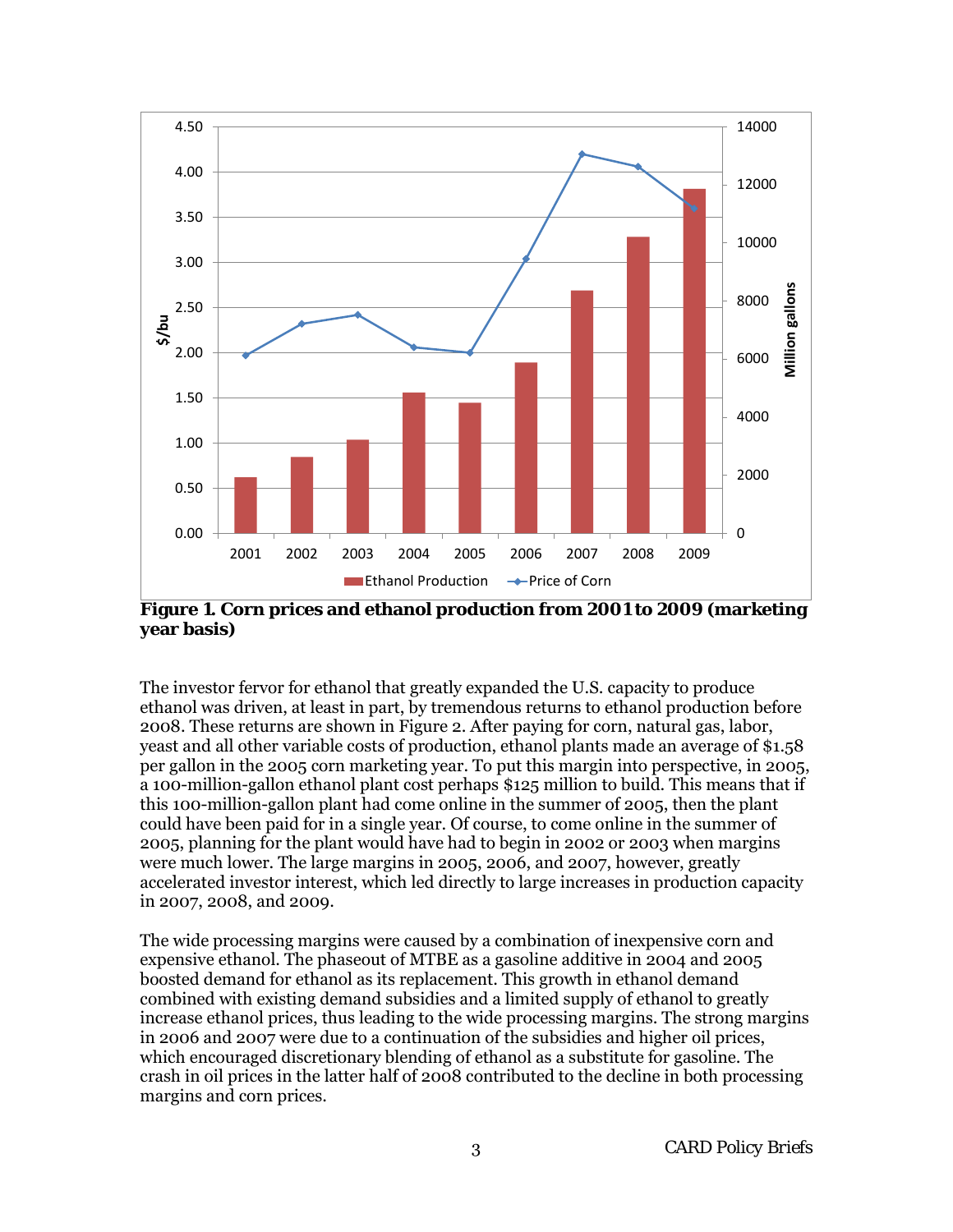

**Figure 2. Processing margins for U.S. dry mill ethanol plants (marketing year basis)**

The production of corn kept pace with the use of corn in ethanol through 2009, as shown in Figure 3. This was accomplished by increasing both yields and acreage. Harvested corn acreage increased by an average of 2.2% from 2001 to 2009. Yields increased by an average of 2.5%. Thus, the total corn supply increased by almost 5% per year over the period. Of course, farmers increased acreage only because of the corn price increase, shown in Figure 1. Also, some of the yield increase was also likely due to higher prices received since 2006.

### **What Would Have Happened Without the Subsidies?**

To estimate what the ethanol and corn situation would have been without ethanol mandates and the blender tax credit, the model was calibrated to historical conditions from 2005 to 2009, and then the model was rerun after the incentives created by the mandate and blender credit were taken out of the model's equations. By definition, the market effects of the two subsidies are included in the actual history of corn markets. Thus, a comparison of the model results without the subsidies with the actual historical observations provides an estimate of what markets would have looked like if mandates had never been adopted and if the blender tax credit had been eliminated on December 31, 2004. The model was rerun only from 2005 to 2009 because final 2010 data are not yet available.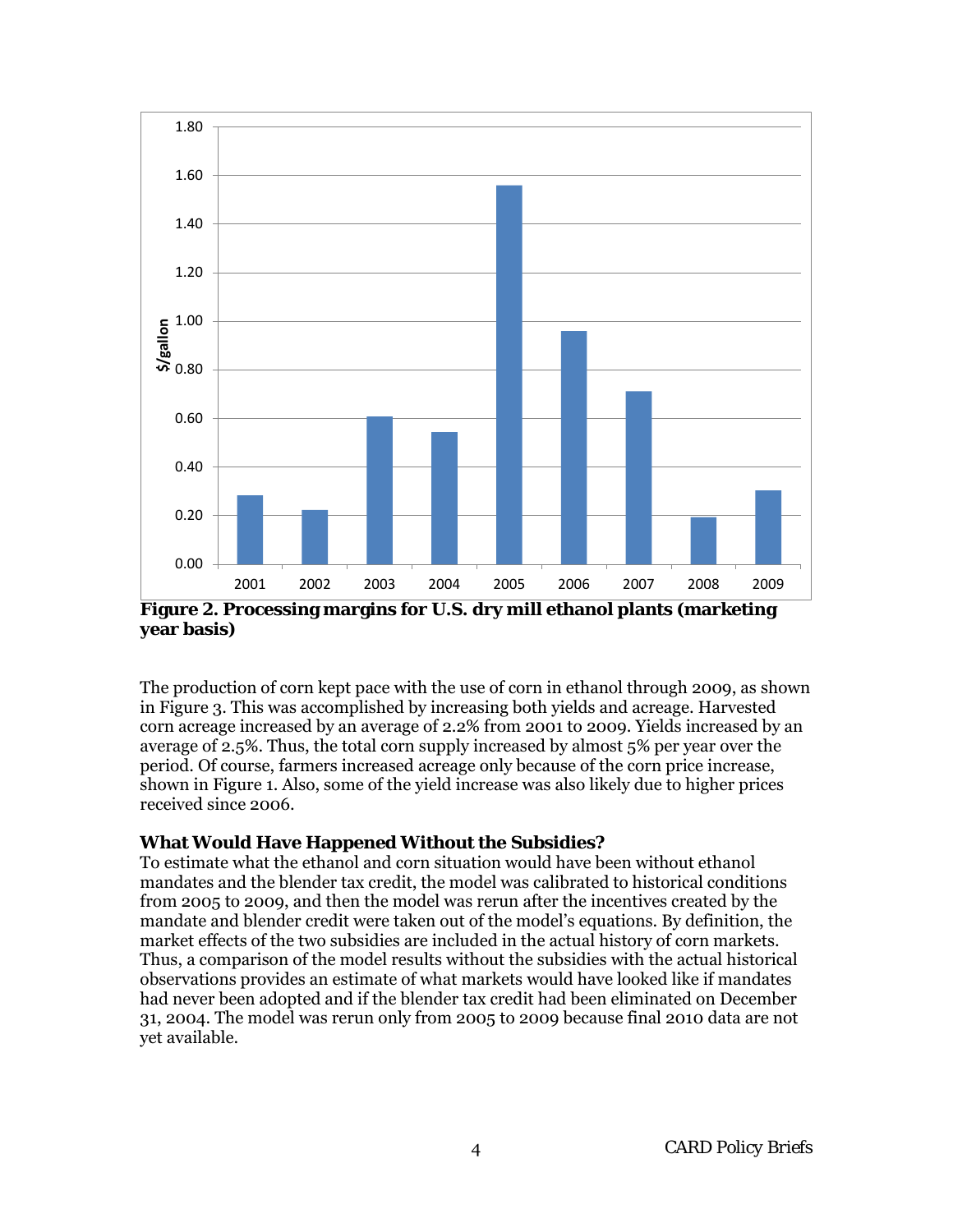

**Figure 3. Increase in production of corn and use of corn to produce ethanol since 2001**

If there had been no mandate or tax credit from 2005 to 2009, ethanol processing margins would have been lower because both policy tools work to increase the price of ethanol that plants receive. Lower processing margins, in turn, would have decreased the incentive to invest in ethanol plants, which would have held down ethanol production and the demand for corn. Lower corn prices would have resulted in fewer acres being planted, and consequently in somewhat higher corn prices. The model finds new equilibrium prices and production levels across all crops for the 2005 to 2009 period.

Because processing margins drive investment in plants, the impacts of removing subsidies on these margins are shown first, in Figure 4. Processing margins would have been lower, but only by a small amount. Wide margins in 2005 and 2006 would have continued. These wide margins imply that there still would have been strong incentives in place to build ethanol plants without the subsidies. This means that a large expansion in U.S. corn ethanol production would have occurred even if the subsidies and mandates had not been in place. The reason is that the return on investment in ethanol would have been so high that investors still would have brought their capital to the industry. Figure 5 compares historical ethanol production with what ethanol production would have been without the subsidies. As shown, the model indicates that in 2009, ethanol production would have been about 1.2 billion gallons lower without subsidies than what it was with subsidies.<sup>[1](#page-0-0)</sup>

<span id="page-6-0"></span>l

<sup>1</sup> Because the analysis begins in 2005, no accounting is done for how subsidies in previous years may have "set up" the industry for rapid expansion beginning in 2005 and 2006. Also, the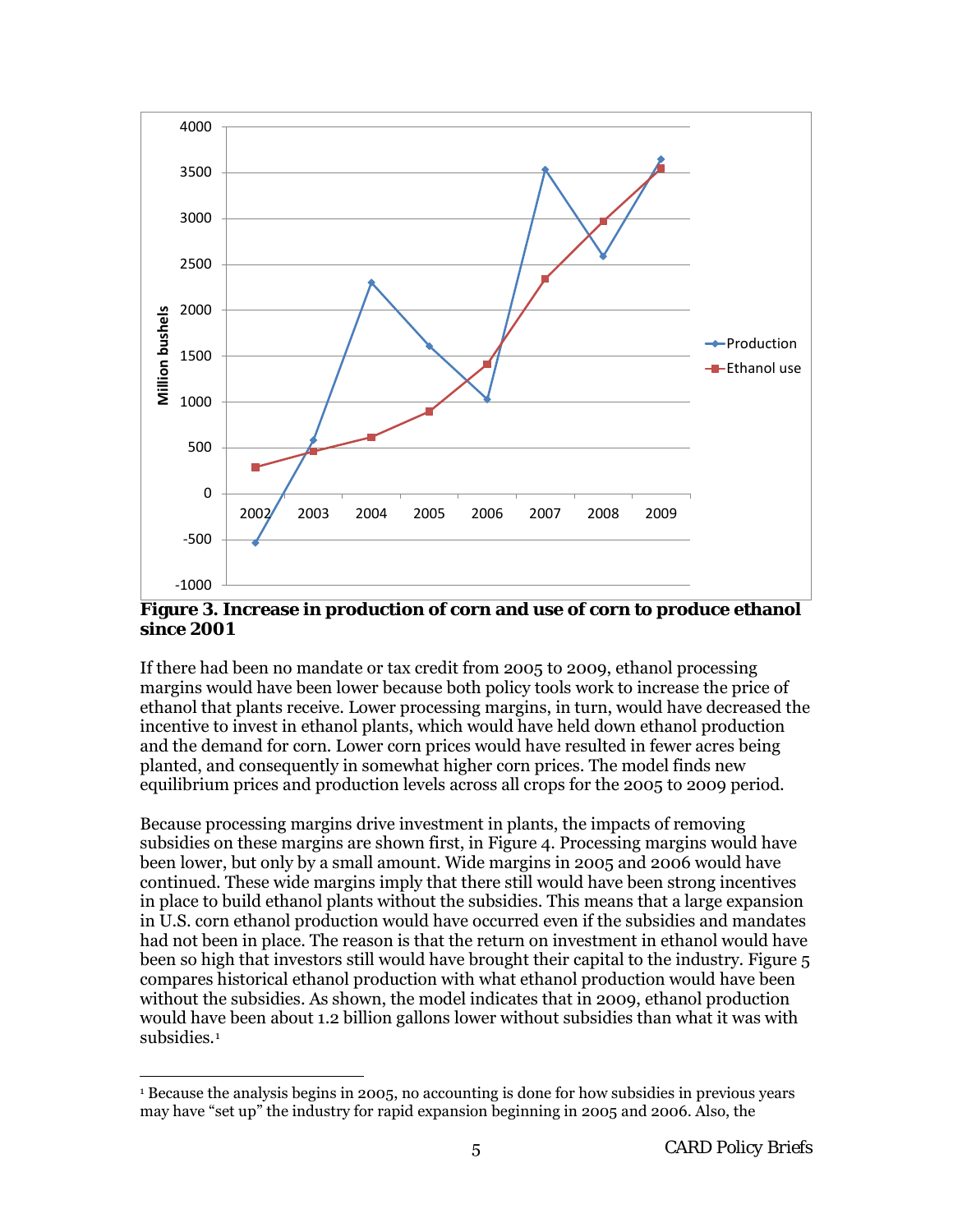

**Figure 4. Processing margins with and without ethanol subsidies**

The fact that ethanol production would have expanded even without subsidies means that corn prices and corn acreage would have also increased. Corn prices without the ethanol subsidies would have averaged only 4% less over this period than what they were. Part of the reason why corn prices would not have seen a more significant decrease is that corn acreage would have been lower without the subsidies. Acreage would have dropped by an average of about 2.8 million acres in 2007, 2008, and 2009, though it would have been largely unchanged in 2005 and 2006. This drop in corn acreage in favor of acreage planted to other crops would have somewhat counteracted the price decrease from lower ethanol demand.

These results demonstrate that ethanol subsidies have contributed to high corn prices and higher food prices since 2005, but the impacts have been small. The largest difference in corn prices, in 2007, would have been \$0.30 per bushel, or about 7%. This relatively small change in corn prices necessarily implies that the contribution of ethanol subsidies to food inflation is largely imperceptible in the United States. However, this does not mean that the contribution of ethanol to food inflation is imperceptible.

 $\overline{\phantom{a}}$ 

model's investment equation depends on processing margins only and not on investors' expectations about any U.S. commitment to a pro-ethanol policy that may have accelerated investment in ethanol plants in the historical period.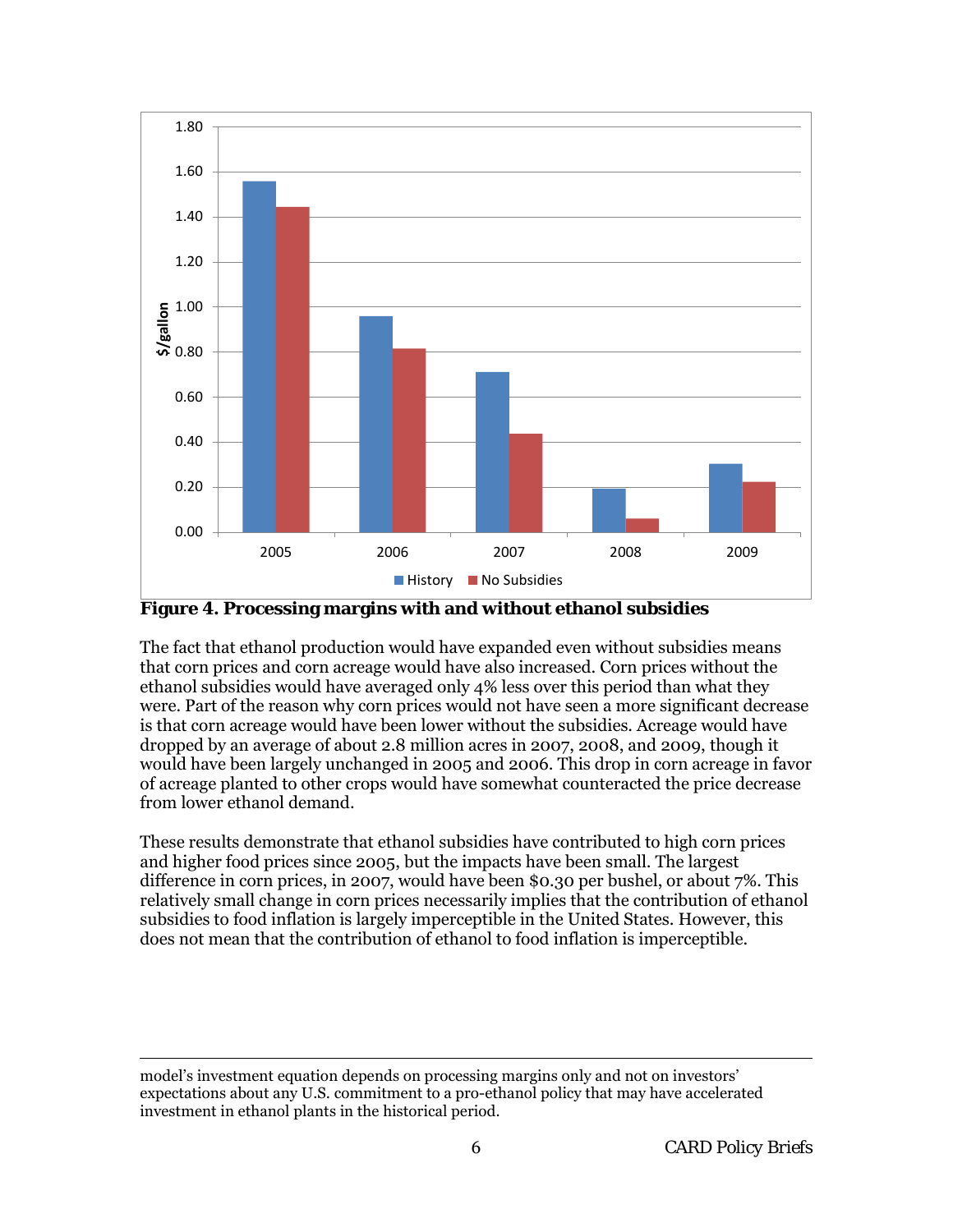

**Figure 5. Ethanol production with and without ethanol subsidies**

## **Impact of Ethanol on Corn Prices**

To measure how expansion of the ethanol industry has impacted corn prices, we rerun the calibrated model, freezing ethanol production at 2004 levels. A comparison of results from this "2004 ethanol" scenario with the no-subsidy results and with actual prices and quantities provides separate estimates of the impact on corn prices from subsidies and from market forces. Because the 2004 ethanol scenario imposes a much larger change on the historical corn market than the no-subsidy scenario, the results from this scenario should be viewed with some caution. Keeping this caveat in mind, Figure 6 shows the results.

The general pattern of corn prices would have been the same as in the historical period without ethanol subsidies or without expansion of ethanol, rising from 2005 to 2007 and then declining to 2009. Corn prices would have still risen dramatically in 2007, to \$3.75 per bushel. Corn prices also would have been above levels that trigger farm bill subsidies, even in 2009. Had ethanol production been capped at 2004 levels, the model indicates that we would not today be in an era of \$2.00 corn. The reason is that relatively stronger crop prices for other commodities would have shifted acres out of corn and into soybeans, wheat, and cotton. These results show that most of the change in corn prices that we have seen is not due to ethanol expansion but rather is due to other forces at work.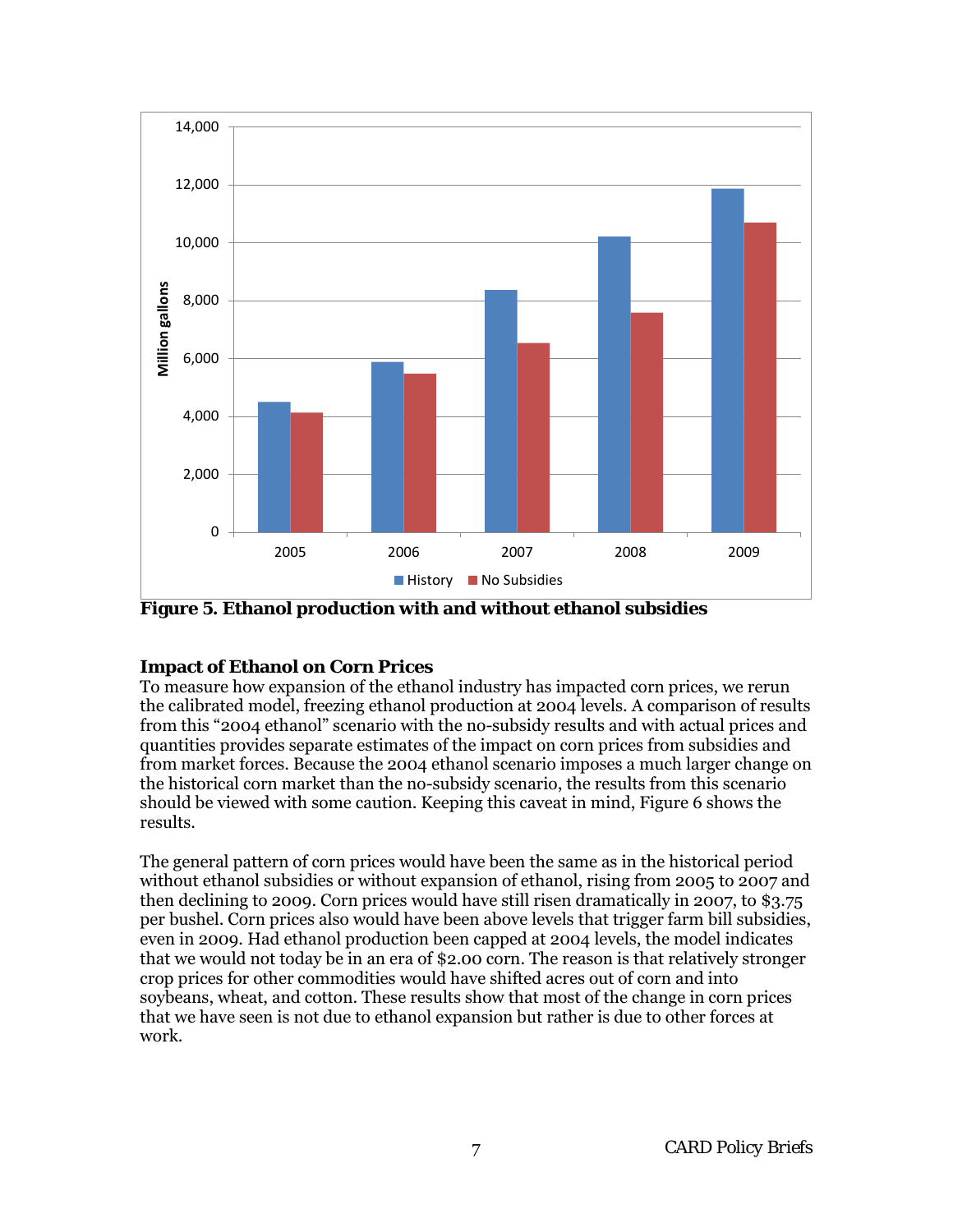

**Figure 6. Actual and simulated corn prices**

Using 2004 corn prices of \$2.06 per bushel as a benchmark, we can calculate how much of the corn price changes since 2004 can be attributed to ethanol subsidies, to marketbased expansion of ethanol, and to all other supply and demand forces at work in the corn market. Figure 7 shows this on a dollars-per-bushel basis. Figure 8 shows this on a percentage basis. Corn prices in 2007 were \$2.14 per bushel higher than they were in 2004. Of this amount, Figure 7 shows that about \$0.30 per bushel of this increase was due to ethanol expansion caused by subsidies and \$0.14 per bushel was caused by market-based expansion of ethanol. Fully \$1.69 of this increase was due to other factors. Figure 8 shows these contributions on a percentage basis whereby 100% equals the observed change in price each year relative to 2004. So, in 2007, almost 80% of the observed rise in corn prices was due to factors other than ethanol. In contrast, in 2009, ethanol expansion caused by both market factors and subsidies accounted for about half of the increase in 2009 corn prices relative to the 2004 benchmark price. Subsidy-driven expansion of ethanol contributed almost nothing to the observed price increase in 2009 relative to 2004.<sup>2</sup>

 $\overline{\phantom{a}}$ <sup>2</sup> The reason why none of the 2009 corn price increase is attributed to subsidies is that the model estimates that corn acreage would have been 2.5 million acres lower than what actually was planted, and, as shown in Figure 5, ethanol capacity would have increased sharply in 2009. This sharp increase in capacity means that ethanol production would have been lowered by only 9% relative to what actually occurred. The combination of a relatively modest decrease in ethanol production with a modest contraction in corn supply just happens to offset the effects of subsidies.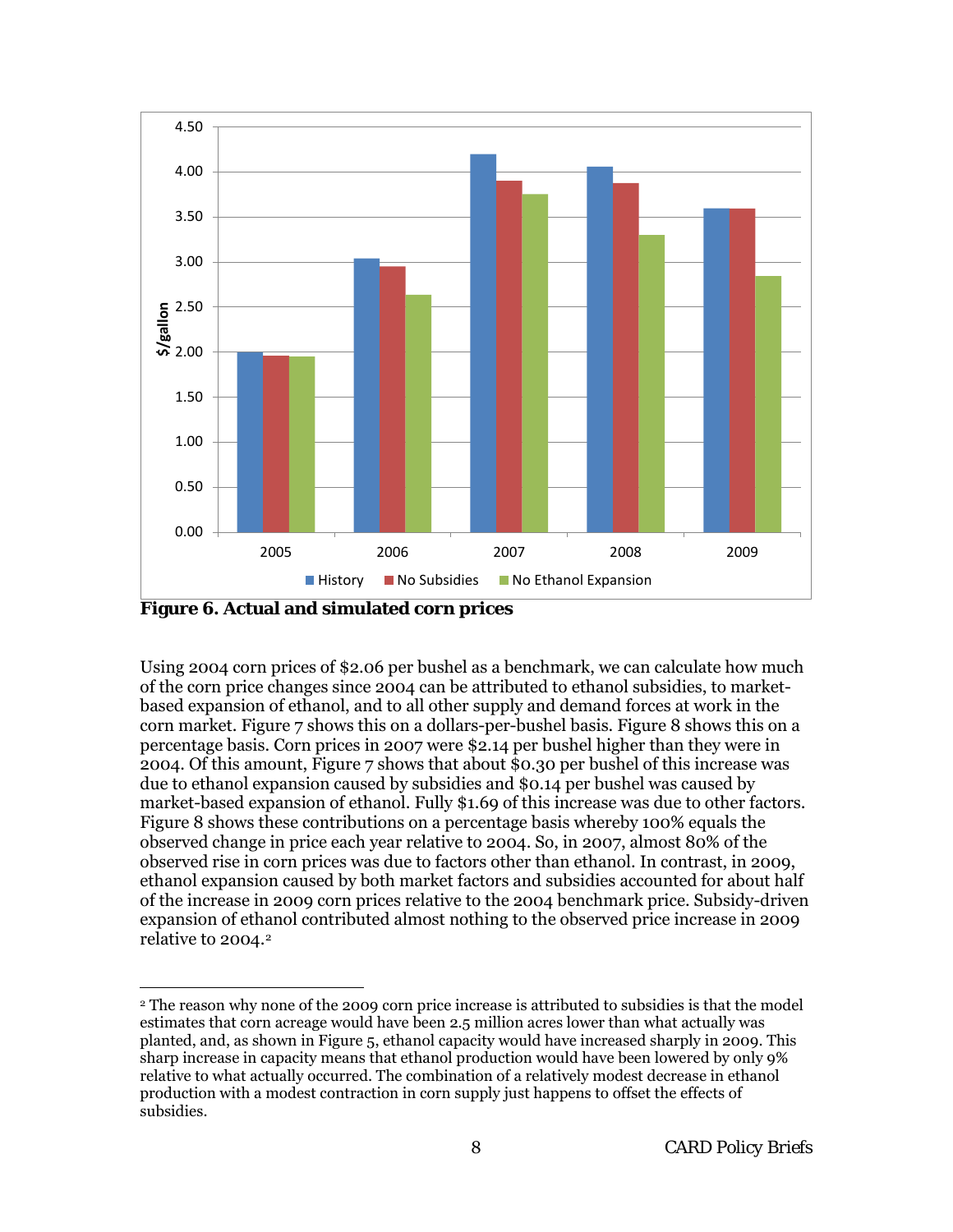

**Figure 7. Contribution of different factors to higher corn prices in dollars per bushel**

Averaging across 2006–2009, subsidies contributed an average of \$0.14 per bushel (8%) to the increase in corn prices. Market-based ethanol expansion contributed an average of \$0.45 per bushel, or about 27% of the total increase. Together, subsidies plus marketdriven expansion of ethanol caused about 36% of the increase in corn prices in 2006 to 2009 relative to 2004 levels.

### **Implications**

The results presented here help clarify many issues in the ongoing ethanol debate. Accepting the premise that investors respond to high-return investment opportunities, the capacity of the ethanol industry would have been almost equal to what it actually was in 2009 even if the blender tax credit had been abolished on December 31, 2004, and if no mandates had been adopted. A combination of cheap corn and high-priced ethanol was the primary driver that caused investment, not subsidies. This implies that ethanol subsidies have played a minor role in determining the size of the corn ethanol industry. Thus, ethanol subsidies have contributed little to corn prices or to food price inflation.

However, expansion of ethanol certainly has contributed to higher corn prices. Just under half of the change in corn prices from 2004 to 2009 was caused by ethanol expansion. On average, expansion of ethanol from market forces increased the corn price by about \$0.45 per bushel. However, while there is no doubt that expansion of ethanol increases corn prices, it is wrong to attribute all of the increase in corn prices we have seen since 2004 or 2005 to ethanol. The pattern of corn prices that we saw from 2005 to